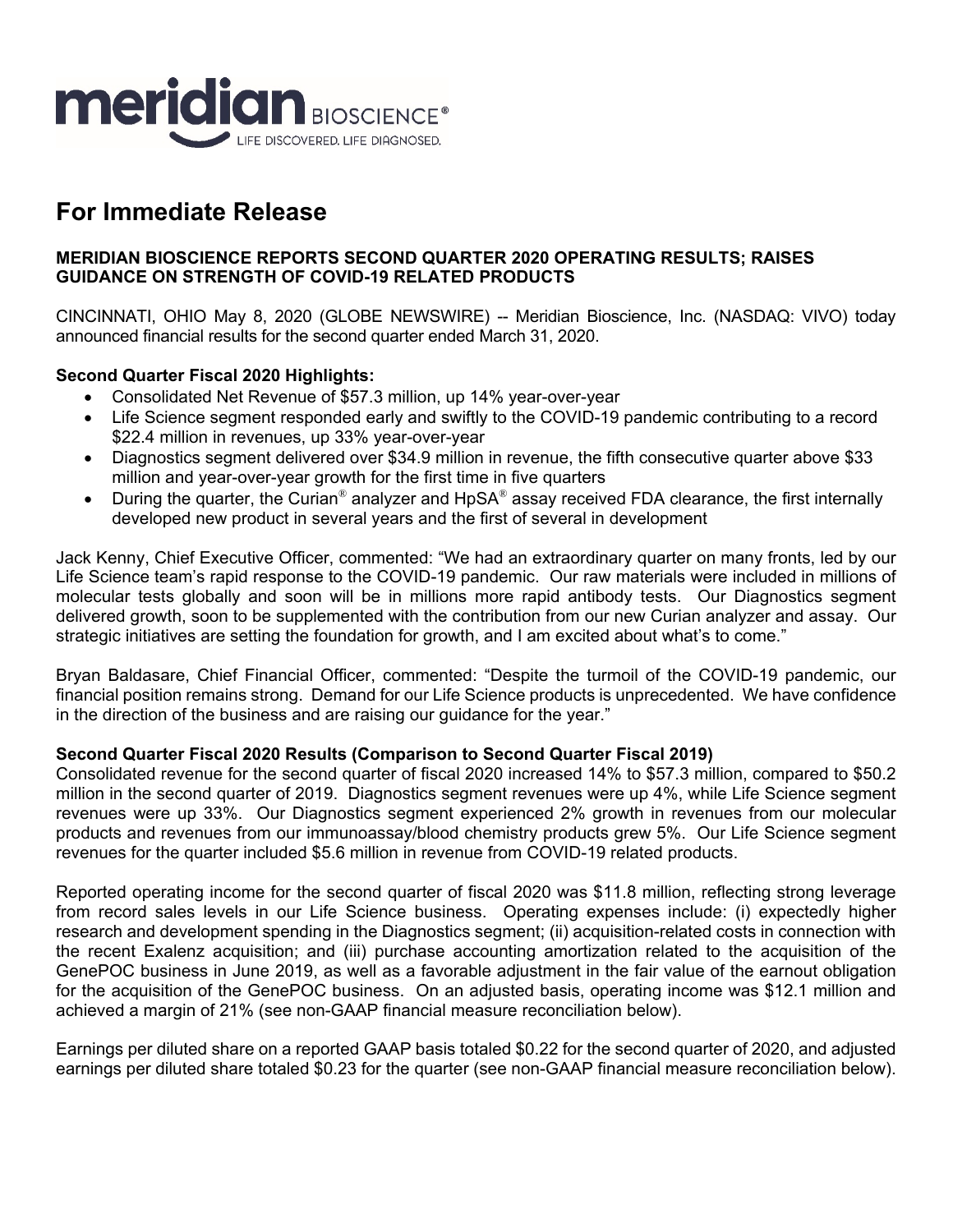#### **Raising Fiscal 2020 Guidance**

Our performance fiscal year-to-date was well above our expectations. We are slightly ahead of last year's first half revenue and already delivered Adjusted Diluted EPS at the upper end of our original guidance range for the full year. We expect this strong performance to continue, with our Life Science business more than compensating for the temporary reduction in demand for non-urgent care tests in our Diagnostics business, and are raising our guidance for the year.

Net Revenues:

- Consolidated \$230 million to \$236 million
- Life Science \$110 million to \$114 million
- Diagnostics \$120 million to \$122 million

Adjusted Operating Margin: Consolidated 18% to 19% Adjusted Earnings Per Share on a Diluted Basis: \$0.70 to \$0.75

The revenue components of this guidance assume that our Life Science business will see COVID-19 related demand for molecular reagents used in PCR tests and immunological reagents used in serology tests ranging from \$43 million to \$47 million during the second half of our fiscal 2020, peaking in our third fiscal quarter and tapering in our fourth fiscal quarter. For our Diagnostics business, our assumptions include a 40% reduction in volumes for our third fiscal quarter, recovery to a 25% reduction in volumes for our fourth fiscal quarter, partially offset by modest contributions from the Exalenz acquisition and sales of a COVID-19 serology test. Our guidance also considers that our spending on clinical trials in fiscal 2020 will be lower than originally anticipated as the global COVID-19 pandemic has paused most of our clinical trial sites and also affected our ability to collect patient specimens. Overall operating expenses on an adjusted basis in fiscal 2020 are expected to be commensurate with our original expectations as additional cash incentive compensation will offset the lower spending  $\frac{1}{2}$  in clinical trials.

This guidance reflects our current visibility into market conditions for our products and our current assumptions about the extent and duration of the impacts from this pandemic. We expect that our visibility will improve throughout the quarter as local governments around the world begin to relax shelter-in-place orders and healthcare systems return to normal operations with respect to diagnostic testing for infectious diseases and blood chemistry.

#### **Financial Condition**

At March 31, 2020, cash and equivalents were \$49.6 million and the Company had \$111.2 million of borrowing capacity under its \$160.0 million commercial bank credit facility. The Company's bank-debt obligations under the bank credit facility totaled \$48.8 million as of March 31, 2020.

In connection with the April 30, 2020 acquisition of Exalenz, the Company drew an additional \$50 million on the revolving credit facility, increasing the Company's total bank-debt obligation under the bank credit facility to \$98.8 million.

#### **Conference Call Information**

Jack Kenny, Chief Executive Officer, and Bryan Baldasare, Executive Vice President and Chief Financial Officer, will host a conference call on Friday, May 8, 2020 beginning at 10:00 a.m. Eastern Time to discuss the second quarter financial results and answer questions. A presentation to accompany the second quarter financial results and related discussion will be made available within the Investor Relations section of the Company's website, www.meridianbioscience.com, prior to the conference call.

To participate in the live call by telephone from the U.S., dial (866) 443-5802, or from outside the U.S., dial (513) 360-6924, and enter the audience pass code 5872319. A replay will be available for 14 days beginning at 1:00 p.m. Eastern Time on May 8, 2020 by dialing (855) 859-2056 or (404) 537-3406 and entering pass code 5872319.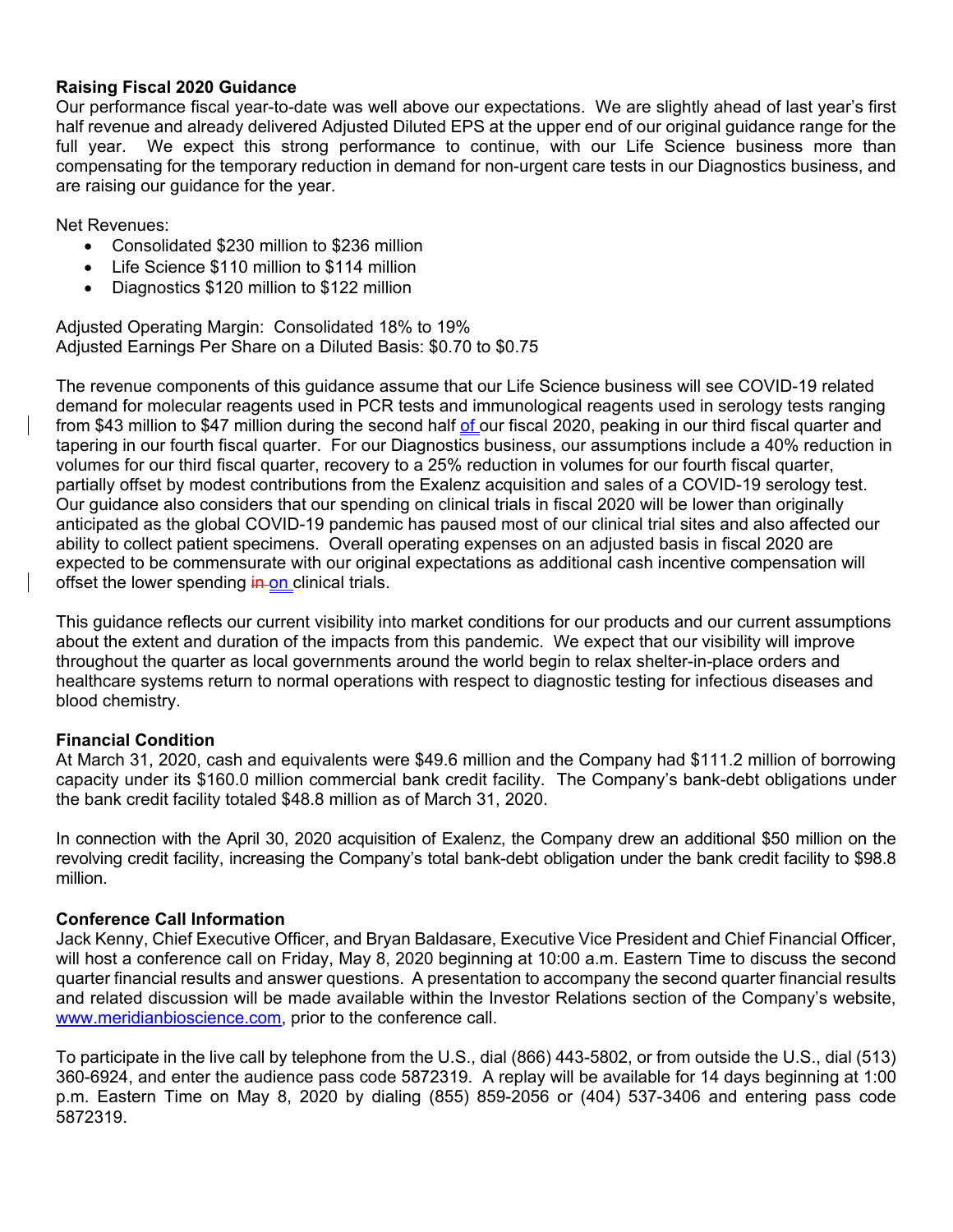## **INTERIM UNAUDITED OPERATING RESULTS**

(In Thousands, Except per Share Data)

The following table sets forth the unaudited comparative results of Meridian on a U.S. GAAP basis for the interim periods of fiscal 2020 and fiscal 2019.

|                                                                                                | <b>Three Months Ended</b> |           |        | <b>Six Months Ended</b><br>March 31, |         |    |         |  |  |  |
|------------------------------------------------------------------------------------------------|---------------------------|-----------|--------|--------------------------------------|---------|----|---------|--|--|--|
|                                                                                                |                           | March 31, |        |                                      |         |    |         |  |  |  |
|                                                                                                | 2020                      |           | 2019   |                                      | 2020    |    | 2019    |  |  |  |
| Net revenues                                                                                   | \$<br>57,296              | \$        | 50,248 | \$                                   | 104,717 | \$ | 101,728 |  |  |  |
| Cost of sales                                                                                  | 22,842                    |           | 20,910 |                                      | 42,823  |    | 40,818  |  |  |  |
| Gross profit                                                                                   | 34,454                    |           | 29,338 |                                      | 61,894  |    | 60,910  |  |  |  |
| Operating expenses                                                                             |                           |           |        |                                      |         |    |         |  |  |  |
| Research and development                                                                       | 5,386                     |           | 3,816  |                                      | 10,210  |    | 7,700   |  |  |  |
| Selling and marketing                                                                          | 6,514                     |           | 6,911  |                                      | 13,198  |    | 14,474  |  |  |  |
| General and administrative                                                                     | 10,480                    |           | 7,388  |                                      | 19,236  |    | 16,286  |  |  |  |
| Acquisition-related costs                                                                      | 1,787                     |           | 885    |                                      | 1,787   |    | 972     |  |  |  |
| Change in fair value of contingent                                                             |                           |           |        |                                      |         |    |         |  |  |  |
| consideration obligation                                                                       | (2, 491)                  |           |        |                                      | (1,304) |    |         |  |  |  |
| Restructuring costs                                                                            | 252                       |           | (100)  |                                      | 527     |    | (100)   |  |  |  |
| Selected legal costs                                                                           | 735                       |           | 603    |                                      | 1,055   |    | 1,192   |  |  |  |
| Total operating expenses                                                                       | 22,663                    |           | 19,503 |                                      | 44,709  |    | 40,524  |  |  |  |
| Operating income                                                                               | 11,791                    |           | 9,835  |                                      | 17,185  |    | 20,386  |  |  |  |
| Other income (expense), net                                                                    | 856                       |           | (588)  |                                      | (512)   |    | (663)   |  |  |  |
| Earnings before income taxes                                                                   | 12,647                    |           | 9,247  |                                      | 16,673  |    | 19,723  |  |  |  |
| Income tax provision                                                                           | 3,288                     |           | 2,153  |                                      | 4,487   |    | 4,523   |  |  |  |
| Net earnings                                                                                   | 9,359                     | \$        | 7,094  | \$                                   | 12,186  | \$ | 15,200  |  |  |  |
|                                                                                                |                           |           |        |                                      |         |    |         |  |  |  |
| Net earnings per basic common share                                                            | \$<br>0.22                | \$        | 0.17   | \$                                   | 0.28    | \$ | 0.36    |  |  |  |
| Basic common shares outstanding                                                                | 42,830                    |           | 42,496 |                                      | 42,810  |    | 42,472  |  |  |  |
| Net earnings per diluted common share                                                          | \$<br>0.22                | \$        | 0.17   | \$                                   | 0.28    | \$ | 0.35    |  |  |  |
| Diluted common shares outstanding                                                              | 42,968                    |           | 42,946 |                                      | 42,953  |    | 42,925  |  |  |  |
| <b>Adjusted Financial Measures</b><br>(see non-GAAP financial measure<br>reconciliation below) |                           |           |        |                                      |         |    |         |  |  |  |
| Operating income                                                                               | \$<br>12,074              | \$        | 11,223 | \$                                   | 19,250  | \$ | 22,450  |  |  |  |
| Net earnings                                                                                   | 10,004                    |           | 8,159  |                                      | 14,183  |    | 16,783  |  |  |  |
| Net earnings per diluted common share                                                          | \$<br>0.23                | \$        | 0.19   | \$                                   | 0.33    | \$ | 0.39    |  |  |  |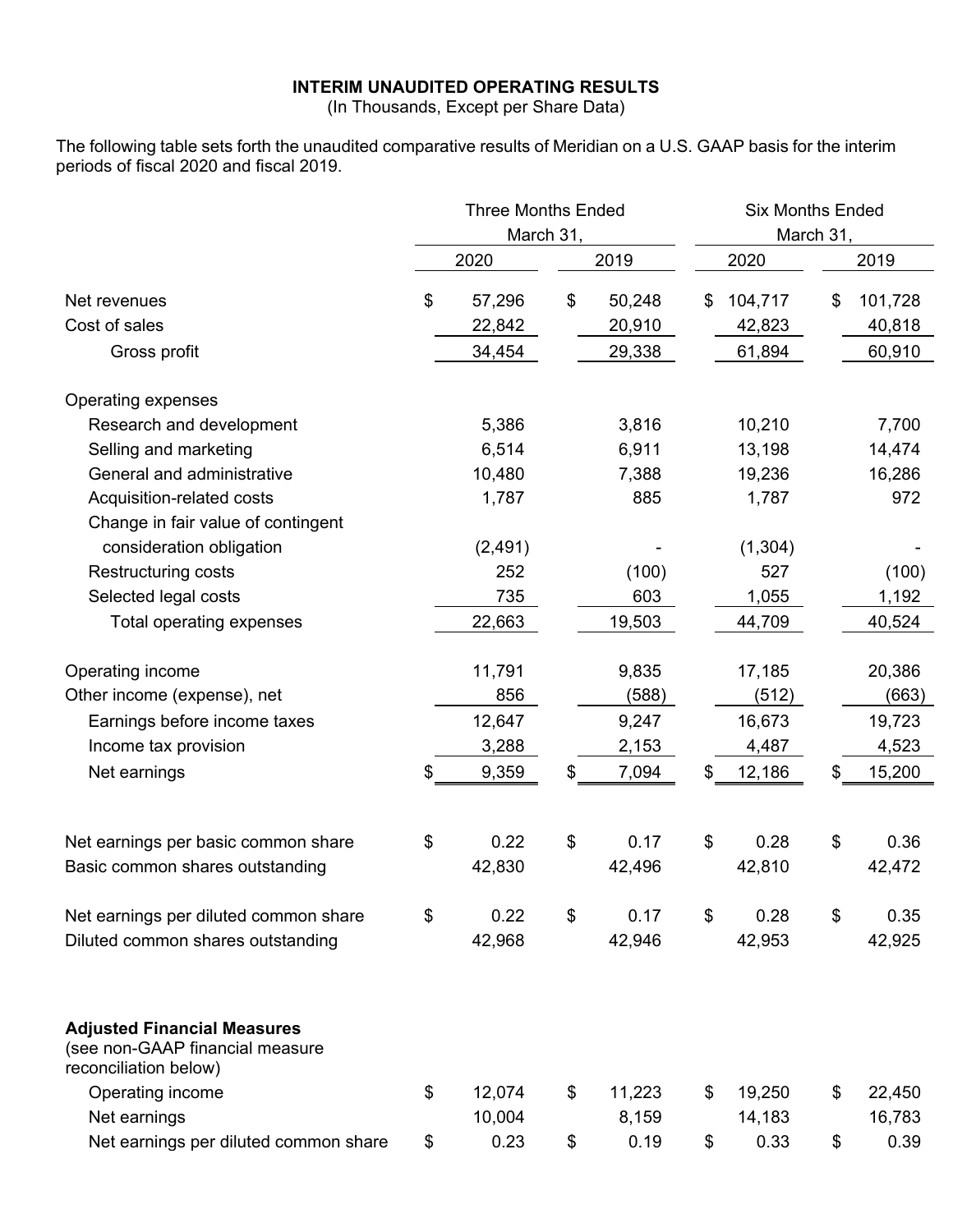## **Condensed Balance Sheet Data**

|                      |      | March 31, |         |  |  |  |
|----------------------|------|-----------|---------|--|--|--|
|                      | 2020 |           |         |  |  |  |
| Cash and equivalents | S    | 49,550 \$ | 66,097  |  |  |  |
| Working capital      |      | 98,704    | 120,583 |  |  |  |
| Long-term debt       |      | 48,824    | 47,946  |  |  |  |
| Shareholders' equity |      | 204,533   | 181,645 |  |  |  |
| Total assets         |      | 319,074   | 253,964 |  |  |  |

## **Segment Data**

The following table sets forth the unaudited revenue and segment data for the interim periods in fiscal 2020 and fiscal 2019 (in thousands).

|                                           | <b>Three Months Ended</b><br>March 31, | <b>Six Months Ended</b><br>March 31, |    |           |    |         |
|-------------------------------------------|----------------------------------------|--------------------------------------|----|-----------|----|---------|
|                                           | 2020                                   | 2019                                 |    | 2020      |    | 2019    |
| Net Revenues - By Product Platform/Type   |                                        |                                      |    |           |    |         |
| Diagnostics                               |                                        |                                      |    |           |    |         |
| Molecular assays                          | \$<br>7,238 \$                         | 7,084                                | \$ | 14,077 \$ |    | 14,314  |
| Immunoassays & blood chemistry assays     | 27,704                                 | 26,416                               |    | 55,656    |    | 55,851  |
| <b>Total Diagnostics</b>                  | 34,942                                 | 33,500                               |    | 69,733    |    | 70,165  |
| Life Science                              |                                        |                                      |    |           |    |         |
| Molecular reagents                        | 11,534                                 | 5,390                                |    | 16,892    |    | 11,998  |
| Immunological reagents                    | 10,820                                 | 11,358                               |    | 18,092    |    | 19,565  |
| <b>Total Life Science</b>                 | 22,354                                 | 16,748                               |    | 34,984    |    | 31,563  |
| <b>Total Net Revenues</b>                 | \$<br>57,296                           | \$<br>50,248                         | \$ | 104,717   | \$ | 101,728 |
| Net Revenues - By Disease State/Geography |                                        |                                      |    |           |    |         |
| Diagnostics                               |                                        |                                      |    |           |    |         |
| Gastrointestinal assays                   | \$<br>14,014 \$                        | 16,177                               | \$ | 30,060    | \$ | 34,792  |
| Respiratory illness assays                | 10,863                                 | 7,553                                |    | 18,612    |    | 15,534  |
| Blood chemistry assays                    | 4,329                                  | 4,330                                |    | 9,479     |    | 8,760   |
| Other                                     | 5,736                                  | 5,440                                |    | 11,582    |    | 11,079  |
| <b>Total Diagnostics</b>                  | 34,942                                 | 33,500                               |    | 69,733    |    | 70,165  |
| Life Science                              |                                        |                                      |    |           |    |         |
| Americas                                  | 4,612                                  | 5,454                                |    | 8,627     |    | 9,976   |
| <b>EMEA</b>                               | 9,946                                  | 7,852                                |    | 14,914    |    | 15,213  |
| <b>ROW</b>                                | 7,796                                  | 3,442                                |    | 11,443    |    | 6,374   |
| <b>Total Life Science</b>                 | 22,354                                 | 16,748                               |    | 34,984    |    | 31,563  |
| <b>Total Net Revenues</b>                 | \$<br>57,296                           | \$<br>50,248                         | \$ | 104,717   | \$ | 101,728 |

Geographic Regions

Americas = North and Latin America EMEA = Europe, Middle East and Africa

ROW = Rest of World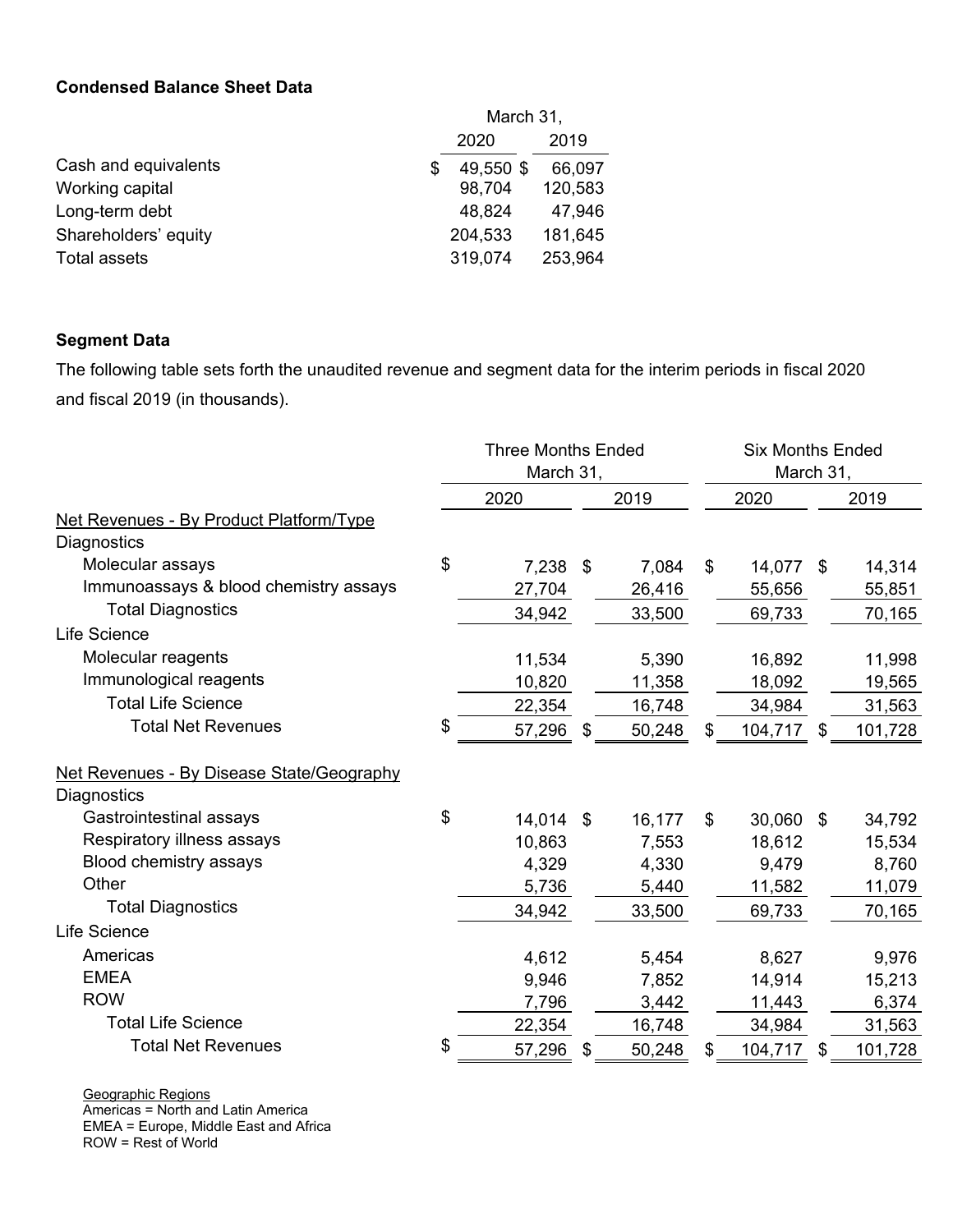|                               |    | <b>Three Months Ended</b><br>March 31, |    | <b>Six Months Ended</b><br>March 31, |    |         |    |         |  |
|-------------------------------|----|----------------------------------------|----|--------------------------------------|----|---------|----|---------|--|
| OPERATING INCOME              |    | 2020                                   |    | 2019                                 |    | 2020    |    | 2019    |  |
|                               |    |                                        |    |                                      |    |         |    |         |  |
| Diagnostics                   | \$ | $3,842$ \$                             |    | 6,676                                | -S | 8,250   | \$ | 15,374  |  |
| Life Science                  |    | 10,818                                 |    | 5,361                                |    | 13,879  |    | 10,492  |  |
| Corporate                     |    | (2,896)                                |    | (2, 216)                             |    | (4,983) |    | (5,521) |  |
| Eliminations                  |    | 27                                     |    | 14                                   |    | 39      |    | 41      |  |
| <b>Total Operating Income</b> | \$ | 11,791                                 | \$ | 9,835                                |    | 17,185  |    | 20,386  |  |

#### **NON-GAAP FINANCIAL MEASURES**

In this press release, we have supplemented our reported GAAP financial information with information on operating expenses, operating income, net earnings, basic earnings per share and diluted earnings per share excluding the effects of acquisition-related costs, a favorable change in fair value of the contingent consideration obligation, restructuring costs, and selected legal costs, each of which is a non-GAAP measure. We have provided in the tables below reconciliations to the operating expenses, operating income, net earnings, basic earnings per share and diluted earnings per share amounts reported under U.S. Generally Accepted Accounting Principles for the second quarters and six-month periods ended March 31, 2020 and March 31, 2019.

We believe this information is useful to an investor in evaluating our performance because:

- 1. These measures help investors to more meaningfully evaluate and compare the results of operations from period to period by removing the impacts of these non-routine items; and
- 2. These measures are used by our management for various purposes, including evaluating performance against incentive bonus achievement targets, comparing performance from period to period in presentations to our board of directors, and as a basis for strategic planning and forecasting.

These non-GAAP measures may be different from non-GAAP measures used by other companies. In addition, the non-GAAP measures are not based on any comprehensive set of accounting rules or principles. Non-GAAP measures have limitations, in that they do not reflect all amounts associated with our results as determined in accordance with U.S. GAAP. Therefore, these measures should only be used to evaluate our results in conjunction with corresponding GAAP measures.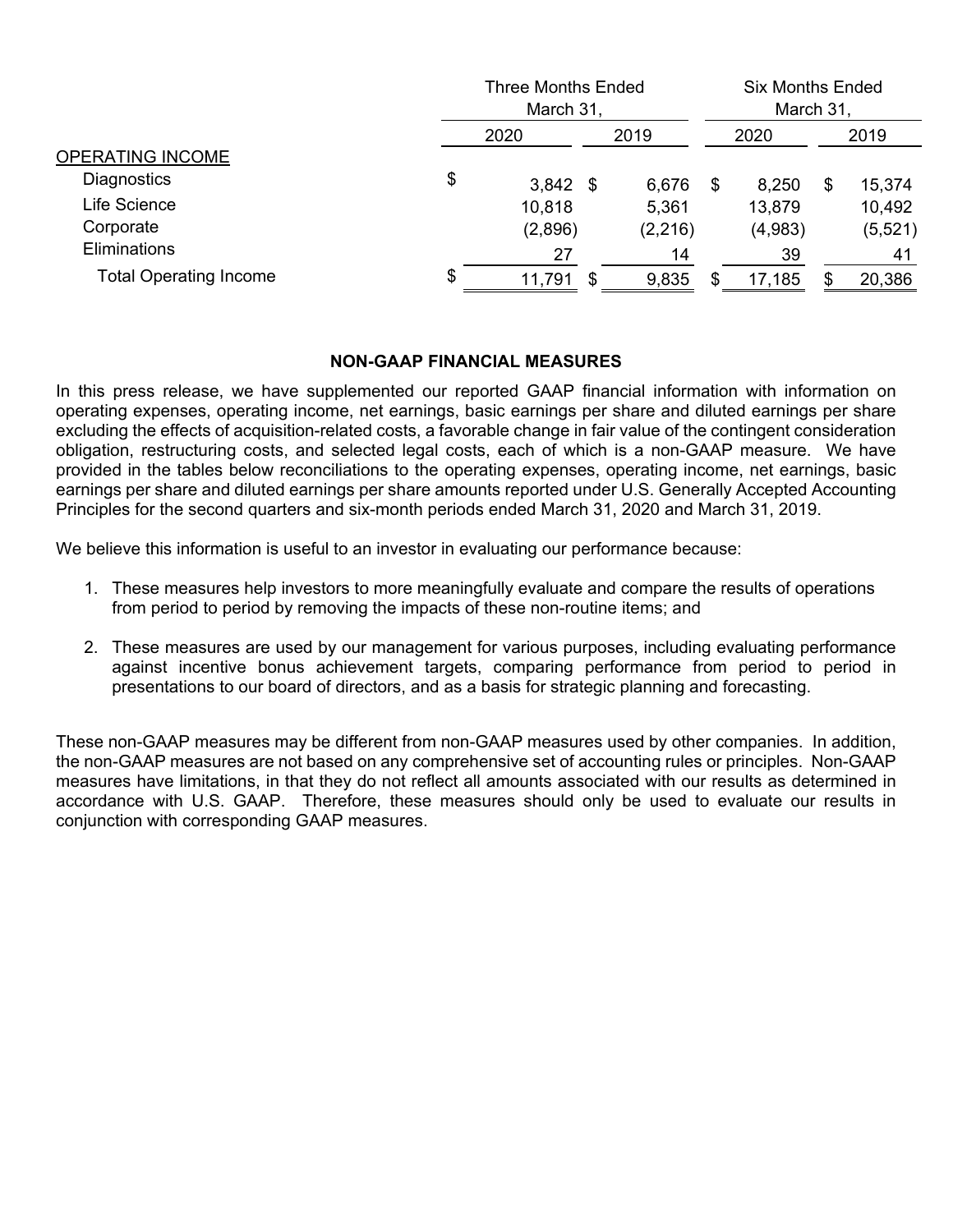## **SECOND QUARTER AND SIX MONTH YEAR-TO-DATE GAAP TO NON-GAAP RECONCILIATION TABLES**

(In Thousands, Except per Share Data)

|                                       |              | <b>Three Months</b> | <b>Six Months</b>                 |                       |  |  |  |
|---------------------------------------|--------------|---------------------|-----------------------------------|-----------------------|--|--|--|
|                                       |              | Ended March 31,     | Ended March 31,                   |                       |  |  |  |
|                                       | 2020         | 2019                | 2020                              | 2019                  |  |  |  |
| <b>Operating Expenses -</b>           |              |                     |                                   |                       |  |  |  |
| U.S. GAAP basis                       | 22,663<br>\$ | 19,503<br>\$        | \$44,709                          | 40,524<br>\$          |  |  |  |
| Acquisition-related costs             | (1,787)      | (885)               | (1,787)                           | (972)                 |  |  |  |
| Change in fair value of contingent    |              |                     |                                   |                       |  |  |  |
| consideration obligation              | 2,491        |                     | 1,304                             |                       |  |  |  |
| Restructuring costs                   | (252)        | 100                 | (527)                             | 100                   |  |  |  |
| Selected legal costs                  | (735)        | (603)               | (1,055)                           | (1, 192)              |  |  |  |
| <b>Adjusted Operating Expenses</b>    | 22,380<br>\$ | 18,115<br>\$        | 42,644<br>\$                      | 38,460<br>\$          |  |  |  |
| Operating Income -                    |              |                     |                                   |                       |  |  |  |
| U.S. GAAP basis                       | 11,791<br>\$ | \$<br>9,835         | 17,185<br>\$                      | 20,386<br>\$          |  |  |  |
| Acquisition-related costs             | 1,787        | 885                 | 1,787                             | 972                   |  |  |  |
| Change in fair value of contingent    |              |                     |                                   |                       |  |  |  |
| consideration obligation              | (2, 491)     |                     | (1, 304)                          |                       |  |  |  |
| <b>Restructuring costs</b>            | 252          | (100)               | 527                               | (100)                 |  |  |  |
| Selected legal costs                  | 735          | 603                 | 1,055                             | 1,192                 |  |  |  |
| <b>Adjusted Operating Income</b>      | \$12,074     | \$11,223            | 19,250<br>\$                      | \$22,450              |  |  |  |
| Net Earnings -                        |              |                     |                                   |                       |  |  |  |
| U.S. GAAP basis                       | \$<br>9,359  | 7,094<br>\$         | 12,186<br>\$                      | 15,200<br>\$          |  |  |  |
| Acquisition-related costs *           | 1,787        | 680                 | 1,787                             | 747                   |  |  |  |
| Change in fair value of contingent    |              |                     |                                   |                       |  |  |  |
| consideration obligation *            | (1,886)      |                     | (985)                             |                       |  |  |  |
| Restructuring costs *                 | 190          | (78)                | 398                               | (78)                  |  |  |  |
| Selected legal costs *                | 554          | 463                 | 797                               | 914                   |  |  |  |
| <b>Adjusted Earnings</b>              | \$<br>10,004 | \$<br>8,159         | \$<br>14,183                      | \$<br>16,783          |  |  |  |
| Net Earnings per Basic Common Share - |              |                     |                                   |                       |  |  |  |
| U.S. GAAP basis                       | \$<br>0.22   | \$<br>0.17          | \$<br>0.28                        | \$<br>0.36            |  |  |  |
| Acquisition-related costs             | 0.04         | 0.02                | 0.04                              | 0.02                  |  |  |  |
| Change in fair value of contingent    |              |                     |                                   |                       |  |  |  |
| consideration obligation              | (0.04)       |                     | (0.02)                            |                       |  |  |  |
| Restructuring costs                   |              |                     | 0.01                              |                       |  |  |  |
| Selected legal costs                  | 0.01         | 0.01                | 0.02                              | 0.02                  |  |  |  |
| <b>Adjusted Basic EPS</b>             | 0.23<br>\$   | \$<br>0.19          | $\boldsymbol{\mathsf{s}}$<br>0.33 | 0.40<br>$\frac{1}{2}$ |  |  |  |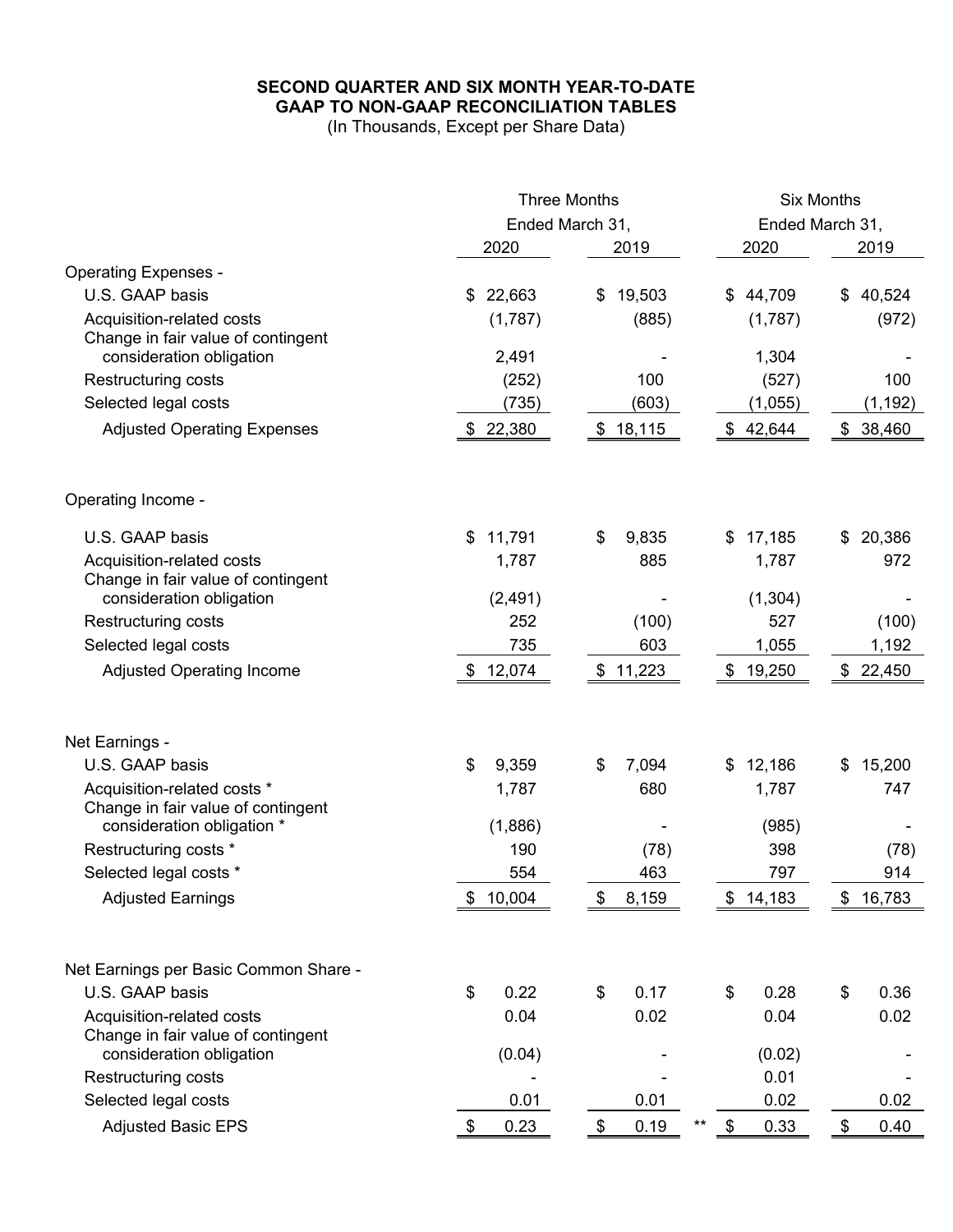|                                                                 | <b>Three Months</b> |        |  |      |      |       | <b>Six Months</b> |        |                 |      |  |
|-----------------------------------------------------------------|---------------------|--------|--|------|------|-------|-------------------|--------|-----------------|------|--|
|                                                                 | Ended March 31,     |        |  |      |      |       |                   |        | Ended March 31, |      |  |
|                                                                 | 2020                |        |  | 2019 |      |       | 2020              |        | 2019            |      |  |
| Net Earnings per Diluted Common Share -                         |                     |        |  |      |      |       |                   |        |                 |      |  |
| U.S. GAAP basis                                                 | \$                  | 0.22   |  | \$   | 0.17 |       | \$                | 0.28   | \$              | 0.35 |  |
| Acquisition-related costs<br>Change in fair value of contingent |                     | 0.04   |  |      | 0.02 |       |                   | 0.04   |                 | 0.02 |  |
| consideration obligation                                        |                     | (0.04) |  |      |      |       |                   | (0.02) |                 |      |  |
| Restructuring costs                                             |                     |        |  |      |      |       |                   | 0.01   |                 |      |  |
| Selected legal costs                                            |                     | 0.01   |  |      | 0.01 |       |                   | 0.02   |                 | 0.02 |  |
| <b>Adjusted Diluted EPS</b>                                     |                     | 0.23   |  |      | 0.19 | $***$ |                   | 0.33   |                 | 0.39 |  |

Net of tax.

Does not sum to total due to rounding.

#### FORWARD-LOOKING STATEMENTS

The Private Securities Litigation Reform Act of 1995 provides a safe harbor from civil litigation for forward-looking statements accompanied by meaningful cautionary statements. Except for historical information, this report contains forward-looking statements within the meaning of Section 27A of the Securities Act of 1933, as amended, and Section 21E of the Securities Exchange Act of 1934, which may be identified by words such as "continues", "estimates", "anticipates", "projects", "plans", "seeks", "may", "will", "expects", "intends", "believes", "signals", "should", "can" and similar expressions or the negative versions thereof and which also may be identified by their context. All statements that address operating performance or events or developments that Meridian expects or anticipates will occur in the future, including, but not limited to, statements relating to per share diluted earnings, sales, product demand, revenue and the impact of COVID-19 on our business and prospects, are forward-looking statements. Such statements, whether expressed or implied, are based upon current expectations of the Company and speak only as of the date made. Specifically, Meridian's forward-looking statements are, and will be, based on management's then-current views and assumptions regarding future events and operating performance. Meridian assumes no obligation to publicly update or revise any forward-looking statements even if experience or future changes make it clear that any projected results expressed or implied therein will not be realized. These statements are subject to various risks, uncertainties and other factors that could cause actual results to differ materially, including, without limitation, the following:

Meridian's operating results, financial condition and continued growth depends, in part, on its ability to introduce into the marketplace enhancements of existing products or new products that incorporate technological advances, meet customer requirements and respond to products developed by Meridian's competition, its ability to effectively sell such products and its ability to successfully expand and effectively manage increased sales and marketing operations. While Meridian has introduced a number of internally developed products and acquired products, there can be no assurance that it will be successful in the future in introducing such products on a timely basis or in protecting its intellectual property, and unexpected or costly manufacturing costs associated with its introduction of new products or acquired products could cause actual results to differ from expectations. Meridian relies on proprietary, patented and licensed technologies. As such, the Company's ability to protect its intellectual property rights, as well as the potential for intellectual property litigation, would impact its results. Ongoing consolidations of reference laboratories and formation of multi-hospital alliances may cause adverse changes to pricing and distribution. Recessionary pressures on the economy and the markets in which our customers operate, as well as adverse trends in buying patterns from customers, can change expected results. Costs and difficulties in complying with laws and regulations, including those administered by the United States Food and Drug Administration, can result in unanticipated expenses and delays and interruptions to the sale of new and existing products, as can the uncertainty of regulatory approvals and the regulatory process (including the currently ongoing study and other FDA actions regarding the Company's LeadCare products). The international scope of Meridian's operations, including changes in the relative strength or weakness of the U.S. dollar and general economic conditions in foreign countries, can impact results and make them difficult to predict. One of Meridian's growth strategies is the acquisition of companies and product lines. There can be no assurance that additional acquisitions will be consummated or that, if consummated, will be successful and the acquired businesses will be successfully integrated into Meridian's operations. There may be risks that acquisitions may disrupt operations and may pose potential difficulties in employee retention, and there may be additional risks with respect to Meridian's ability to recognize the benefits of acquisitions, including potential synergies and cost savings